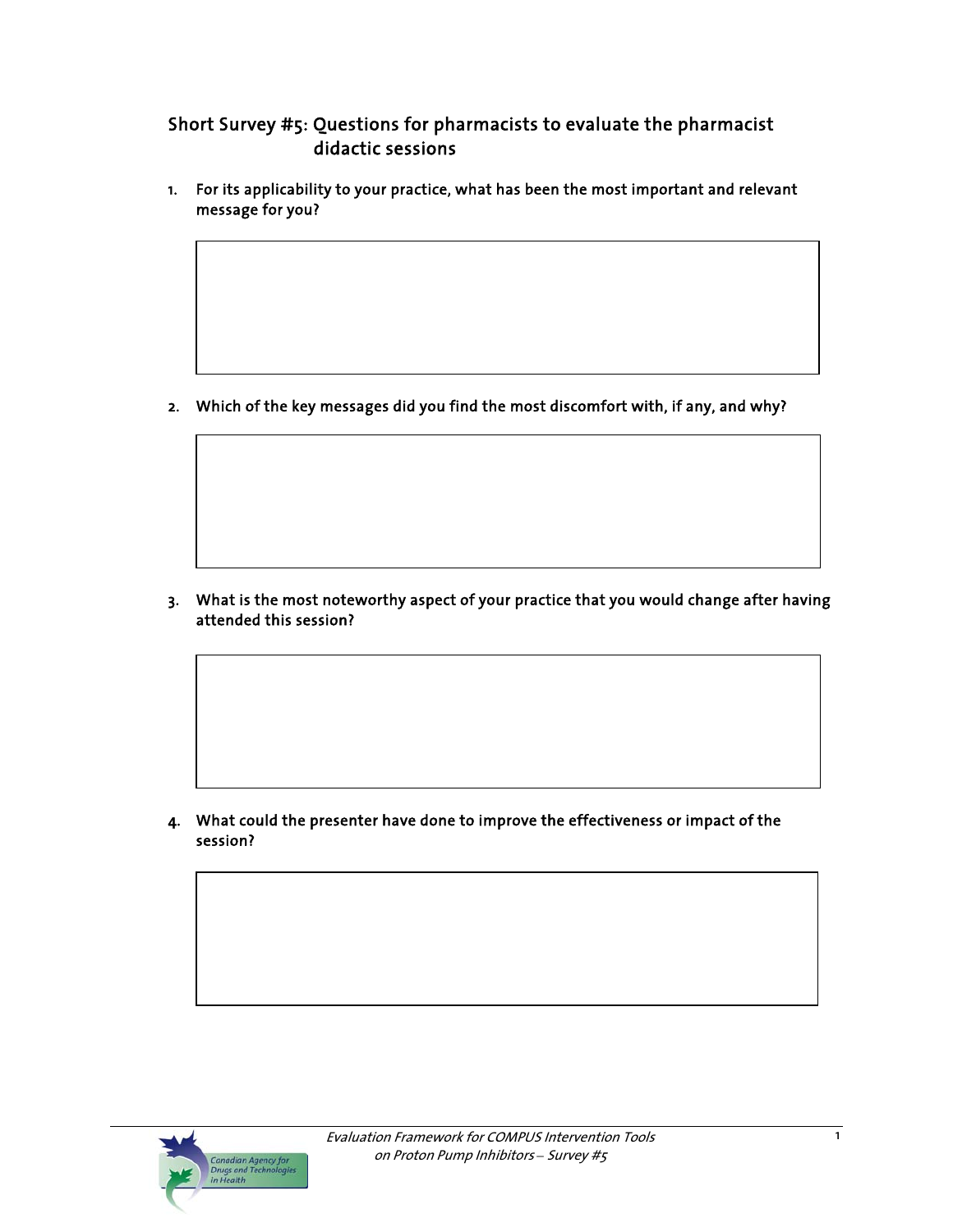## Long Survey #5: Questions for pharmacists to evaluate the pharmacist didactic sessions

1. Please rate your comfort level with the learning objectives summarized in the three key messages; and if you have any comments on the key message, please feel free to add them in the space provided.

All PPIs are equally efficacious as initial therapy (the major difference is cost).

|  | very comfortable |  |  |  |  |  | very uncomfortable |
|--|------------------|--|--|--|--|--|--------------------|
|--|------------------|--|--|--|--|--|--------------------|

Comments?



More may not always be better (double dose PPIs may not be necessary).

| very comfortable |  |  |  |  |  | very uncomfortable |
|------------------|--|--|--|--|--|--------------------|
|------------------|--|--|--|--|--|--------------------|

Comments?

PPIs are not efficacious in the treatment of asthma, chronic cough, and laryngeal symptoms that may be associated with GERD.

| very comfortable |  |  |  |  |  | very uncomfortable |
|------------------|--|--|--|--|--|--------------------|
|------------------|--|--|--|--|--|--------------------|

#### Comments?

**Canadian Agency for<br>Drugs and Technolog** 



2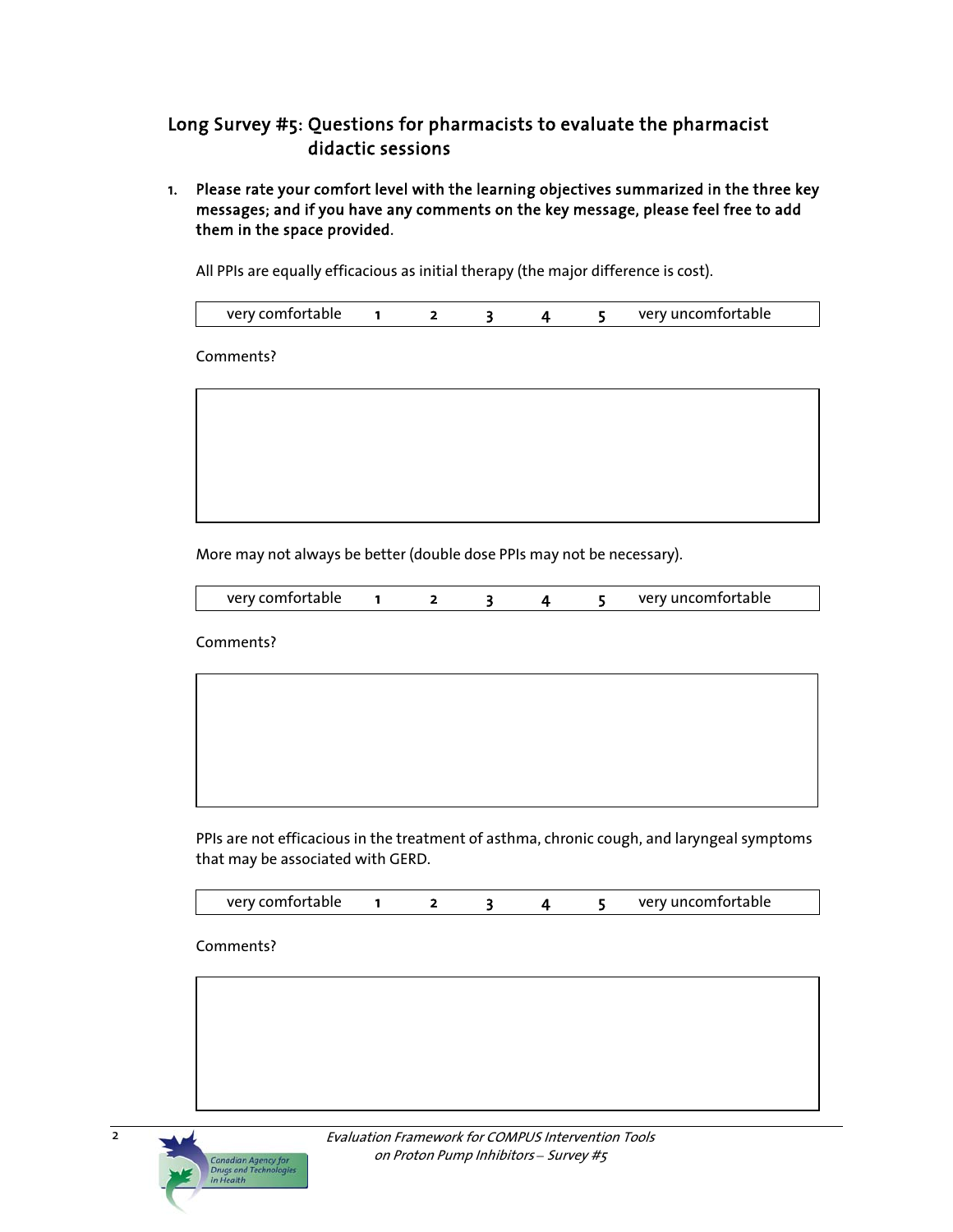For those patients that are on PPIs, over what time period do the majority of your clients take a PPI? (Select one.)

| Very short term, such as for only one script (30 days)          |
|-----------------------------------------------------------------|
| Short term, such as from one to four months                     |
| Medium term, such as more than four months but less than a year |
| Long term, such as for more than a year                         |
| Very long term, such as for several years or more               |
| I don't know (can't even guess)                                 |

How often are those patients who are coming for PPI refills reassessed by their physician to determine the appropriateness of their dose or their continued need for the PPI? (Select one.)



Would you be comfortable speaking to *patients* about the key issues raised in the session? (Select one.)

| verv comfortable |  |  | very uncomfortable |
|------------------|--|--|--------------------|

Please briefly comment on your comfort level:



### 2. How important is it that you advise patients of the comparative costs of the various PPIs?

very important 1 2 3 4 5 not important at all

3. How important is it that you advise patients about non-PPI or lower-cost agents (such as H2 antagonists or antacids)?

|  | very important | not important at all |
|--|----------------|----------------------|
|--|----------------|----------------------|

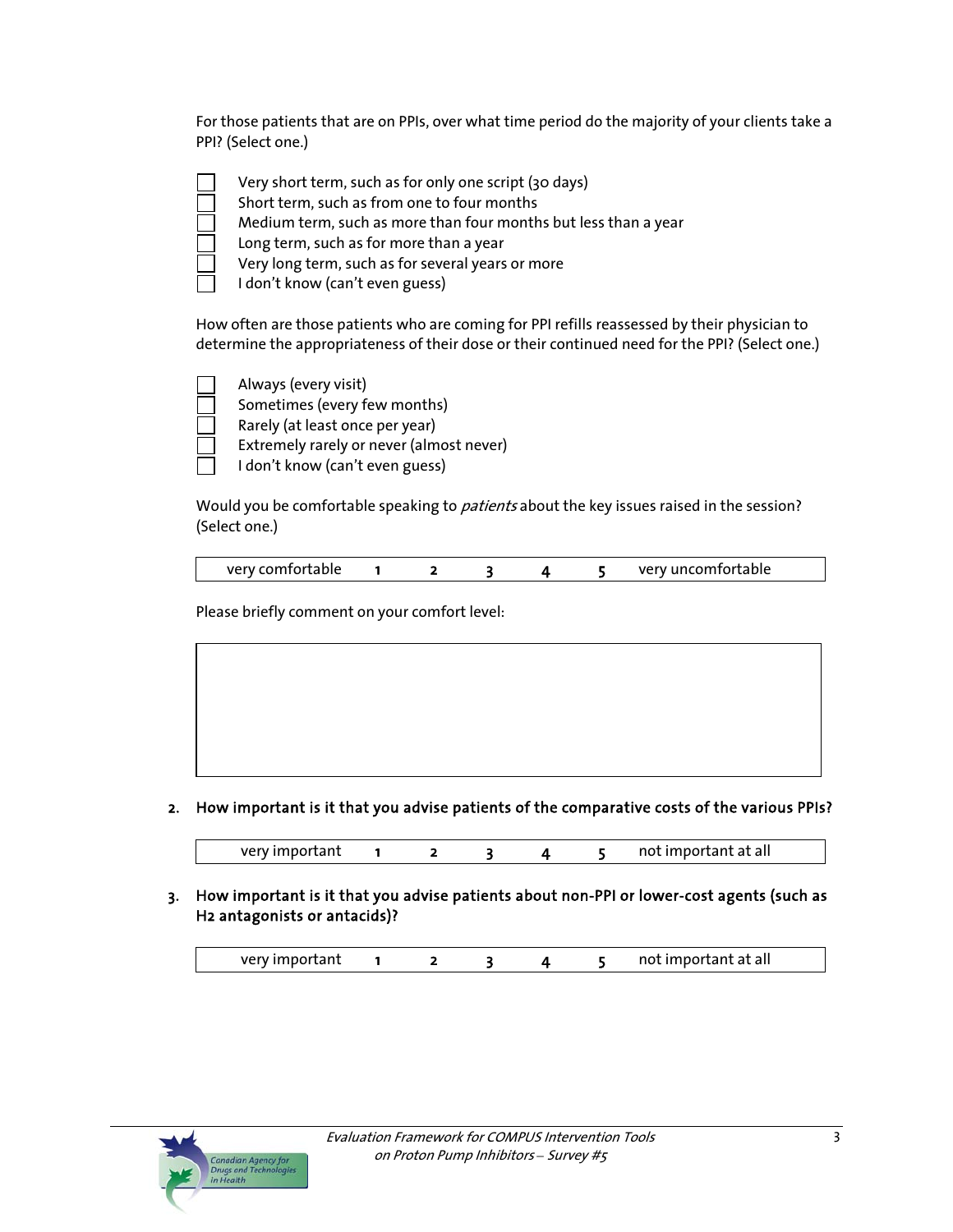Can you briefly comment on the level of importance you gave to the two above questions?

### 4. Would you be comfortable speaking to *physicians* about the key issues raised in the session? (Select one.)

| very comfortable |  |  |  |  |  | very uncomfortable |
|------------------|--|--|--|--|--|--------------------|
|------------------|--|--|--|--|--|--------------------|

Please briefly comment on your comfort level:

- 5. How likely would you consider asking the physician to reassess or change the patient's medication to lower cost agents? (Select one.)
	- Very likely Somewhat likely Neutral Somewhat unlikely Very unlikely
- 6. If you checked "somewhat" or "very likely" to the above question, when do you think you would take these actions? (Check the most appropriate.)
	- Right away Within two months Within six months
		- Within a year



4